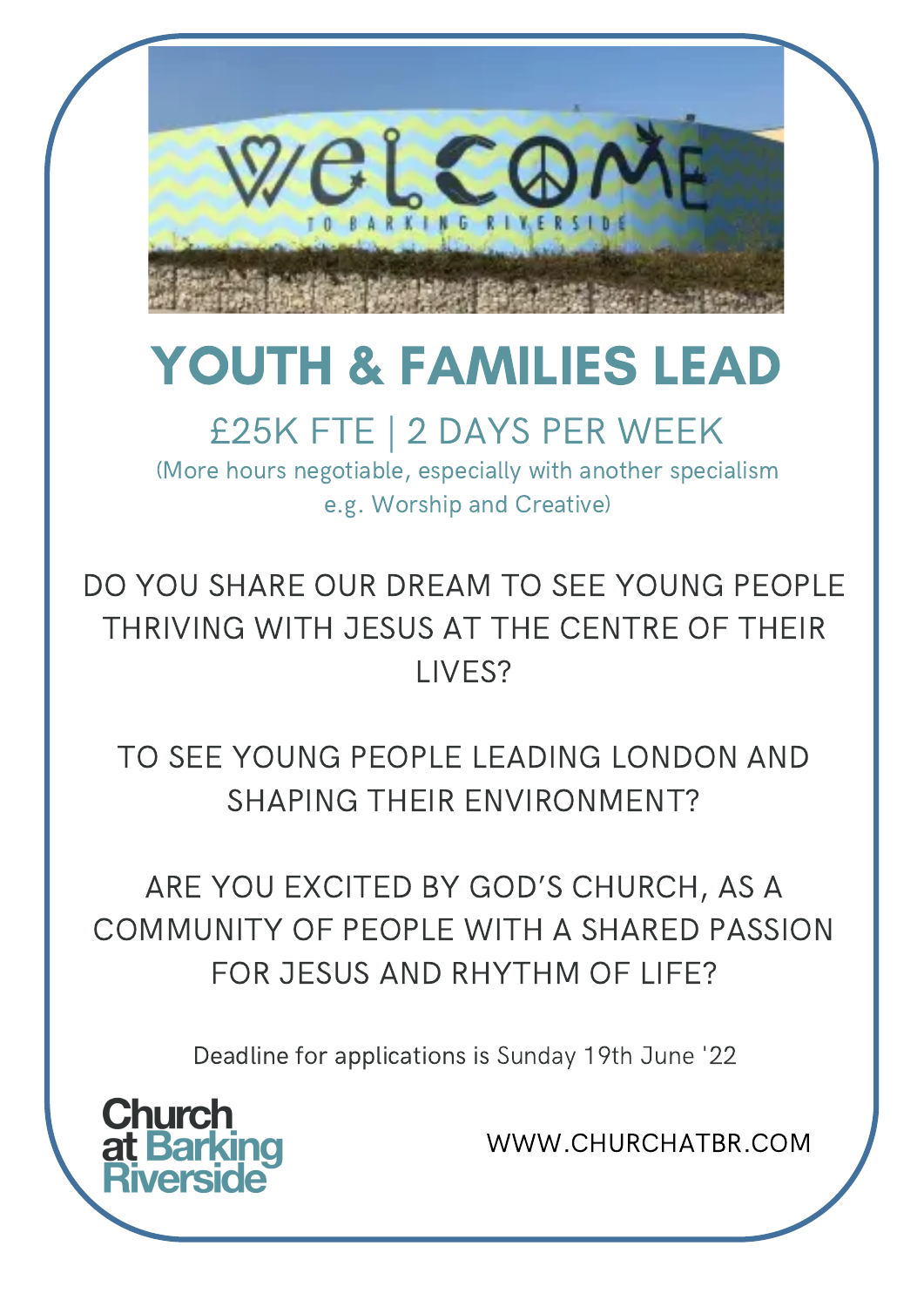# *We want to see young people...*

**Employment and Training** No fear Leading Lon<br>JIDOSE Youth Space Leading London Passionate for Jesus **Spiritual revival** Serving community No addiction Generation of Worshippers

# Story so far... why this role?

We are a Church of England Church plant in the new build development of Barking Riverside, London. Barking Riverside is an area of huge growth and development with a planned 10,000 homes being built over the next 15 years. Discerning a heart to create a new worshipping community for this area, the Church of England dedicated 6 years of funding from September 2018 – August 2024.

Church at Barking Riverside has emerged as a Christian community with a vision to see Jesus at the heart of every person and every place. We pursue this by being a community committed to creating space for Jesus in our daily lives (through Habits), together (as Hubs), and for others (represented by Hands that pray and love). Our priority is being and making disciples who connect primarily in small communities of 10-12 (Hubs) that also gather in Sunday Celebrations for vision and connection. We actively seek to 'join in' with what is already going on within this community and seeing how we can invest, share Jesus, and see disciples emerge in those places. Our driving question is first, "What does it look like for Jesus to be at the heart of this community?" and therefore "Who do we need to be as church to make space for that to happen?"

We have grown to 50 committed people (adults and kids) in 3 established hubs and fortnightly celebrations, with new hubs emerging. We have built relationship with a number of young people with a Youth Hub emerging in January 2022 with 20 young people on the books. At the same time we have a worship band developing and great interest in music amongst people of all generations in our community. We also have a clear call to increase rhythms of Prayer and Intercession, which will include young people and worship.



We are now looking to recruit team to bring leadership and energy to two key areas where we see Jesus moving: amongst Young People; and in Worship and Creative Arts. We are advertising two part-time roles: **Youth and Families Lead** and **Worship and Creative Lead**, but open to negotiating hours and scope for candidates with a sense of call and gifting in more than one area.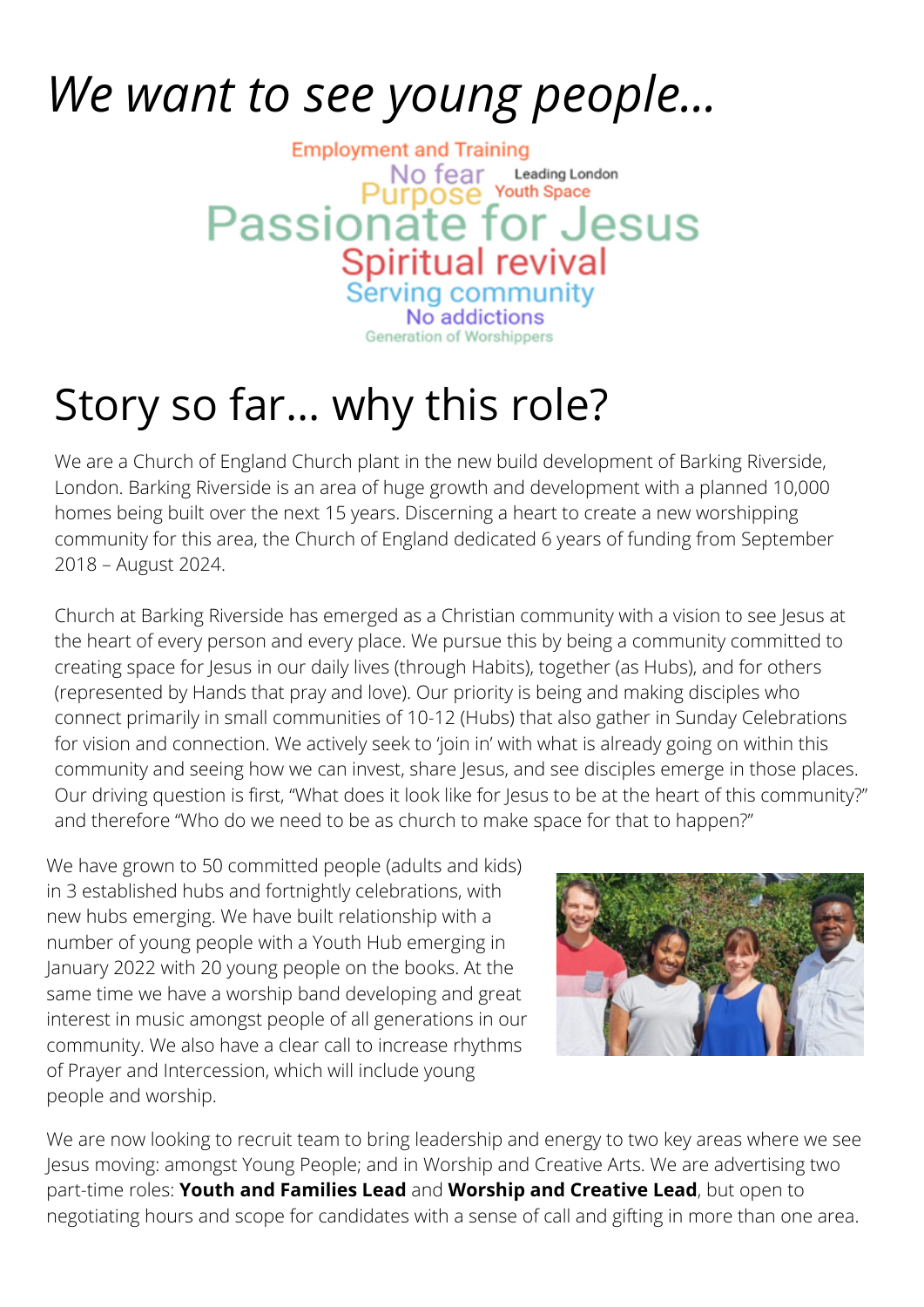### Purpose

The heart of how we work is seeing church as a movement of people, not a place we go. Every person is on team, but some are paid in order to release their time and energy in certain directions. All paid team exist to empower and equip others, not to centre ministry around themselves.

Over the last two years we have built relationship with a large number of young people locally. This has led to a fortnightly Youth Hub launching in January 2022 and Children's Church at our Celebrations. There are opportunities for connection within schools and local community groups. We are looking for someone to join our team to give leadership and energy to growing disciples amongst our local young people and families.

Our priority focus is 11-18 year olds, beginning with running and developing our Youth Hub and reaching out across our community, as well as scope to work in ways we have not conceived of yet. There would also be a need to help oversee our Children's Church during fortnightly celebrations for 3-11 year olds.

| <b>Title</b>      | Youth and Families Lead                                                                                                                                                                                              |
|-------------------|----------------------------------------------------------------------------------------------------------------------------------------------------------------------------------------------------------------------|
| <b>Reports to</b> | Curate                                                                                                                                                                                                               |
| <b>Location</b>   | This role is primarily people focused across the community.<br>There is no central office space, but equipment is provided for<br>home working.                                                                      |
| <b>Salary</b>     | £25,000, pro rata £10,000 per annum                                                                                                                                                                                  |
| <b>FTE/Hours</b>  | 15 hours (0.4FTE), days to be agreed with post-holder, some<br>flexible working required. Depending on candidate this may<br>increase to 4 days if other roles and areas are included, e.g.<br>Worship and Creative. |
| <b>Contract</b>   | 1.5 Years                                                                                                                                                                                                            |
| <b>DBS</b>        | Yes                                                                                                                                                                                                                  |

#### Job Details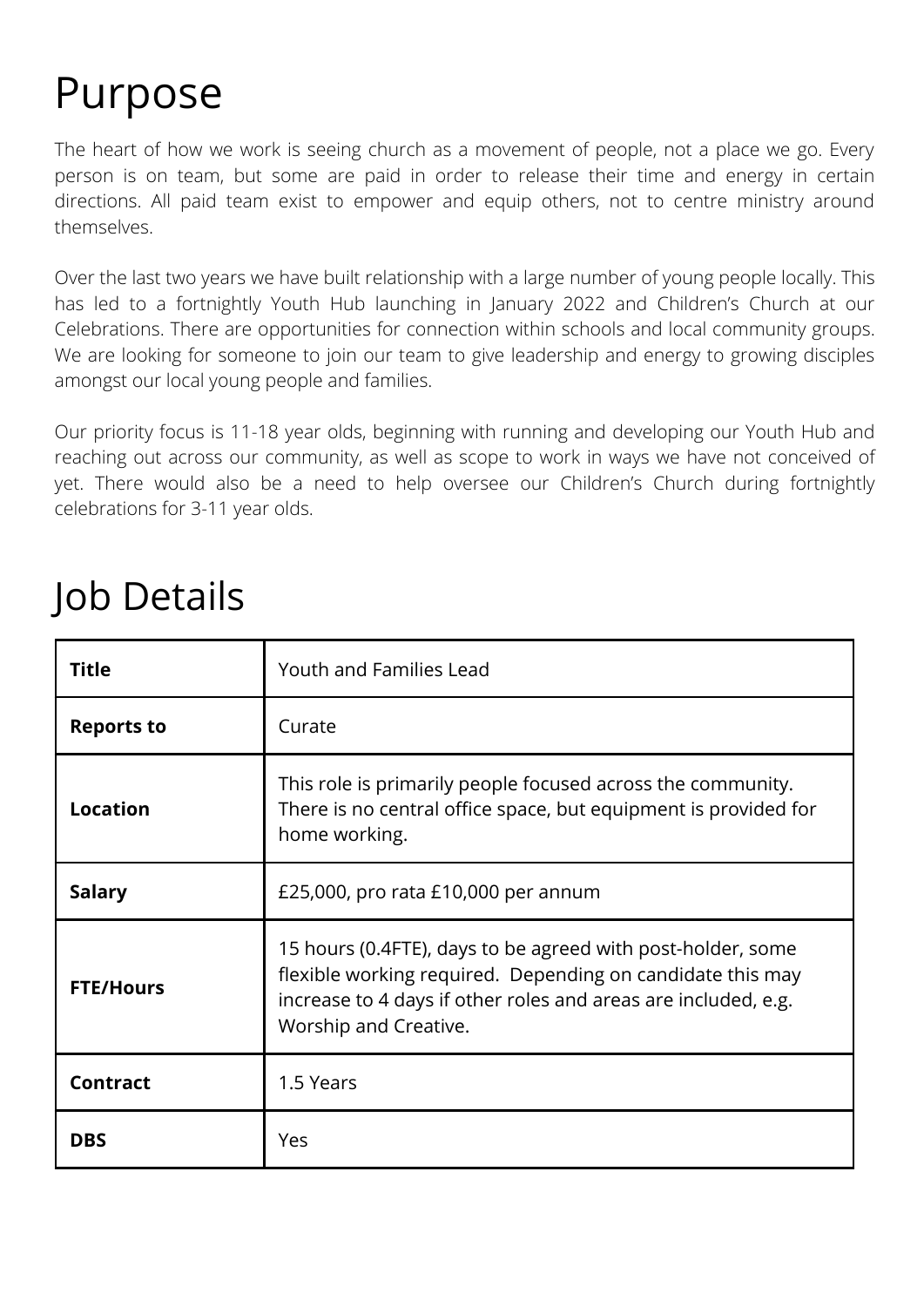# Responsibilities

Shape vision and strategy to empower young people to discover Jesus, grow into their identity, and raise them up as leaders to be the church and shape their community.

Beginning with those we are already engaged with, empowering them to grow in daily habits as disciples, using Youth Hubs, Children's Church or other creative ways to support that.

Create spaces for young people across the community to connect with others and encounter Jesus.

Identify, train, and lead volunteer adult leaders, which may be from within or without the church community.

Seize opportunities to engage in the local community through schools, community groups, detached work and with local families.

Take responsibility for adhering to, communicating, and empowering others in line with the Church of England Safeguarding Policy.

### Sustainability

This role is initially fixed term for 18 months in line with the church's central funding time limits. Supported by the wider team, the Youth Lead will work for the sustainability and growth of this ministry for the long term. On the one hand, this may be through grants, giving or employment through schools. On the other hand, this is about forming a shape of ministry and growth that is not centred on staff team but on simple church that empowers disciples.

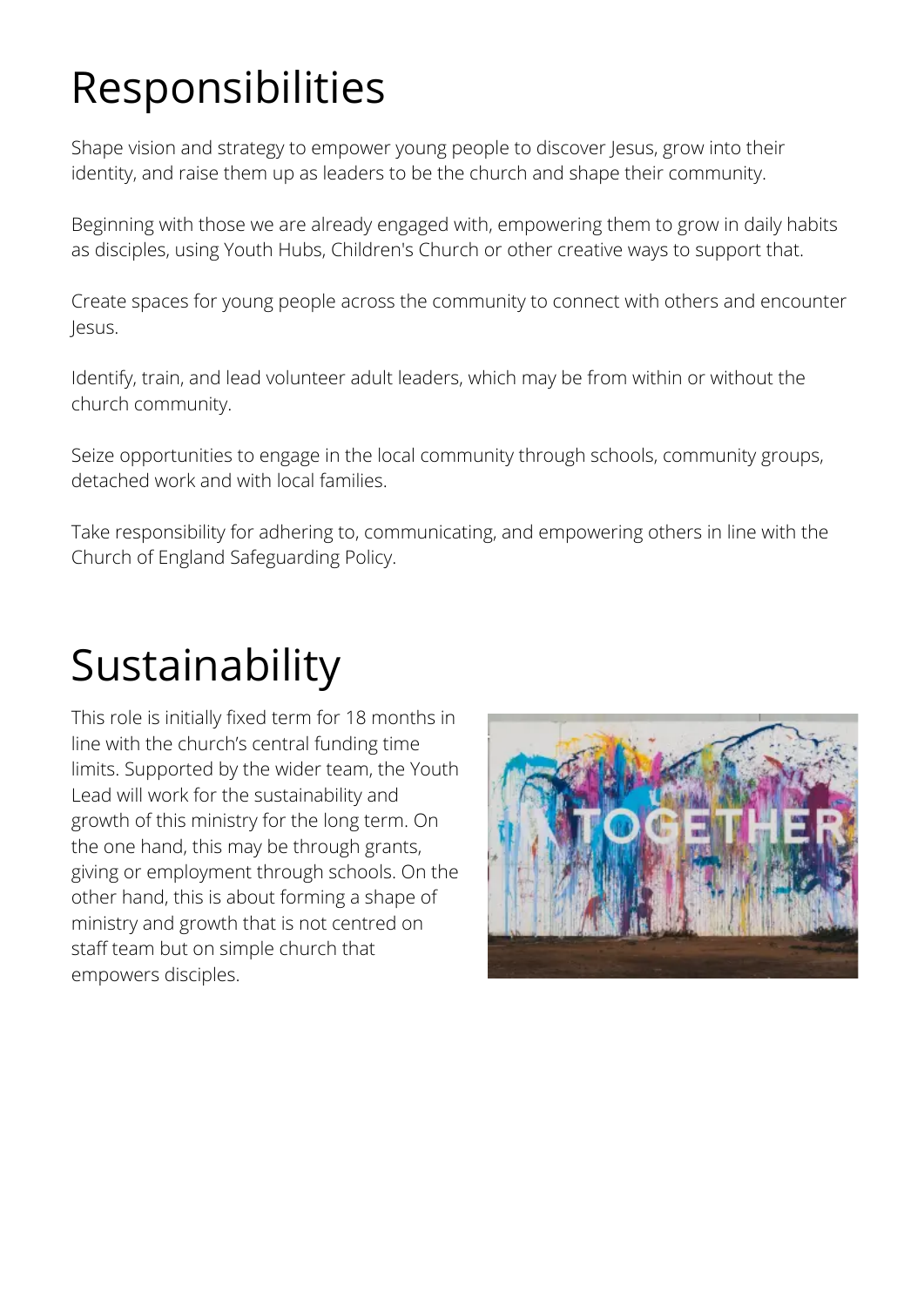# Person Specification

| <b>Character</b><br>and Faith   | Committed Christian with a firm and infectious faith, seeking to grow into<br>the likeness of Jesus and patterning your life after His. |
|---------------------------------|-----------------------------------------------------------------------------------------------------------------------------------------|
|                                 | Good interpersonal skills and the ability to be at ease with both young<br>people and adults.                                           |
|                                 | Ability to inspire, have fun and bring the best out of people of all ages.                                                              |
|                                 | Self-starter able to work under their own initiative, to prioritise their time,<br>and to motivate themselves and others.               |
|                                 | An ability to work flexibly and innovatively; to adapt to changing<br>circumstances and to develop new ways of working.                 |
|                                 | Strong social skills; working well as a team member and independently<br>(there is no centralised office base)                          |
|                                 | Good listener, pastoral sensitivity, genuinely interested in young people<br>and understanding their perspective                        |
|                                 | A good sense of humour and a positive 'can do' attitude.                                                                                |
|                                 | Willingness to become a fully participating member of Church at Barking<br>Riverside.                                                   |
|                                 |                                                                                                                                         |
| <b>Experience</b><br>and Skills | 2 years experience working with young people from diverse backgrounds,<br>including those with special needs.                           |
|                                 | Proven communication skills with young people and adults in different<br>settings, e.g. 1-to-1, small groups, large gatherings.         |
|                                 | Strategic thinker, ability to envision, inspire and lead creatively.                                                                    |
|                                 | An understanding of youth culture and the specific issues that young<br>people in Barking and Dagenham face                             |
|                                 | An understanding of Safeguarding Procedures and the ability to work<br>within and adhere to them.                                       |
|                                 | Willingness to work flexibly, including evenings and weekends.                                                                          |
|                                 |                                                                                                                                         |